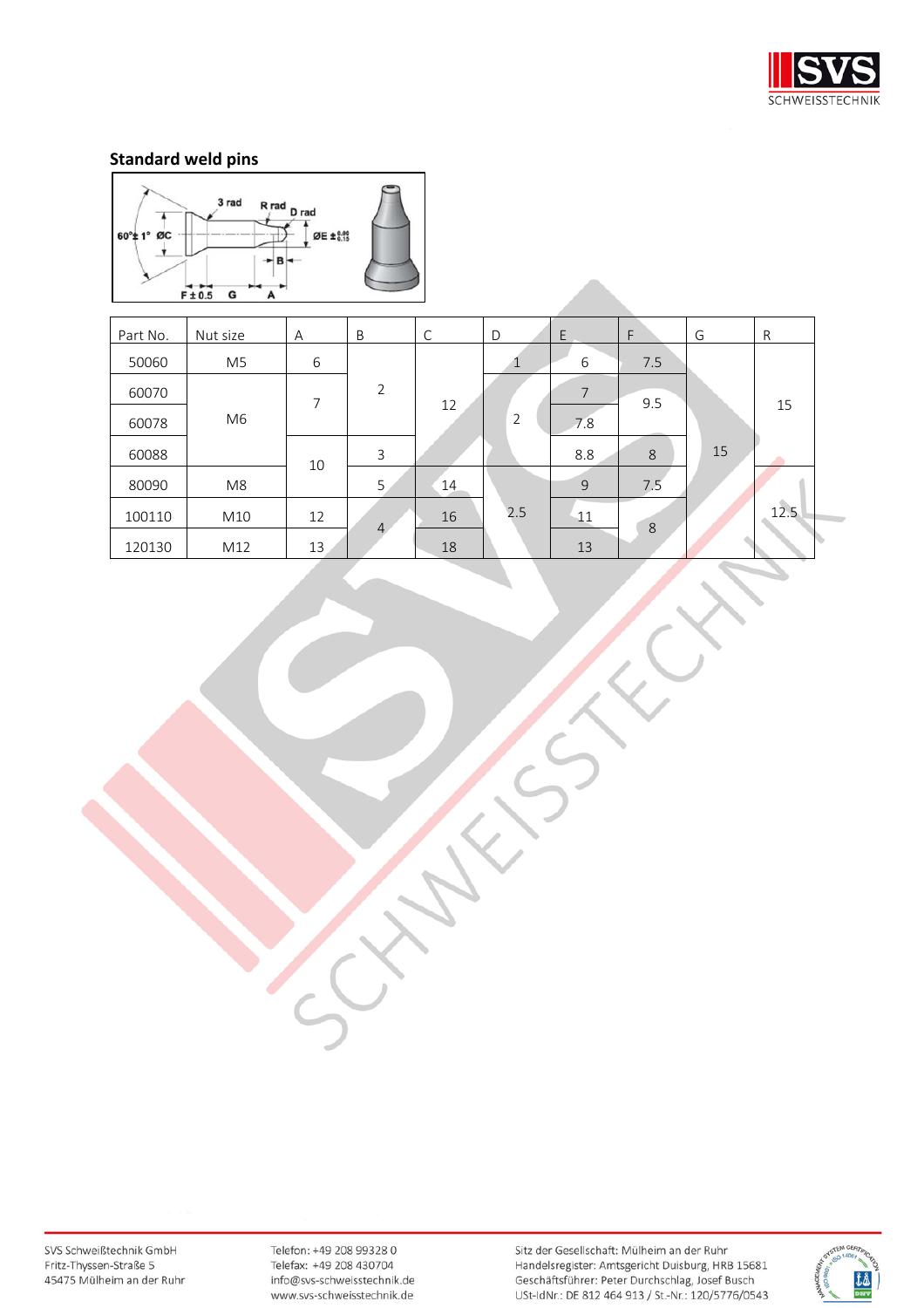



| Part No. | Nut size       | hole size      | $\overline{A}$ | $\sf B$ | $\mathsf{C}$   | D              | $\mathsf{E}% _{0}\left( \mathsf{E}_{0}\right)$ | $\mathsf{F}$ | G    |
|----------|----------------|----------------|----------------|---------|----------------|----------------|------------------------------------------------|--------------|------|
| 1D       | M <sub>5</sub> | $\,$ 6 $\,$    | 5.85           |         |                | $\mathbf{1}$   | 6                                              | $7.5\,$      |      |
| 2D       | M <sub>6</sub> | $\overline{7}$ | 6.85           |         |                |                |                                                |              |      |
| 2D 7.2   | M8/smaler      | 7.4            | 7.2            | $12\,$  | $\overline{a}$ |                | 7                                              |              | 15   |
| 3D       | M <sub>6</sub> | 7.5            | 7.35           |         |                | $\overline{2}$ |                                                |              |      |
| 4D       |                | 8              | 7.85           |         |                |                |                                                |              |      |
| 5D       |                | $\overline{9}$ | 8.85           |         | $\overline{3}$ |                | $\overline{9}$                                 |              |      |
| 6D       | M8             | 9.5            | 9.35           | 14      | $\overline{4}$ | 2.5            |                                                |              | 12.5 |
| 7D       |                | $10$           | 9.85           | $16\,$  |                | $\overline{2}$ | 10                                             |              |      |
| 815D     | M <sub>6</sub> | 8.15           | 8.15           | 12      | $\overline{2}$ |                | $7^{\circ}$                                    | 8            | 15   |
| 9D       | M10            | 11             | 10.85          |         |                |                | 11                                             |              |      |
| 10D      |                | 11.5           | 11.35          |         |                |                |                                                |              |      |
| 1015D    | M8             | 10.25          | 10.15          | 16      | $\overline{4}$ | 2.5            | $10$                                           |              | 12.5 |
| 11D      | M10            | 12             | 11.85          |         |                |                | 11                                             |              |      |
| 12D      | M12            | 13             | 12.85          |         |                |                | 12                                             |              |      |
| 1215D    | M10            | 12.25          | 12.15          |         |                |                | 11                                             |              |      |
| 13D      | M <sub>6</sub> | 8.2            | 8              | 12      | 2 <sub>1</sub> | $\overline{2}$ | $\overline{7}$                                 |              | 15   |

SVS Schweißtechnik GmbH Fritz-Thyssen-Straße 5 45475 Mülheim an der Ruhr

Telefon: +49 208 99328 0 Telefax: +49 208 430704 info@svs-schweisstechnik.de www.svs-schweisstechnik.de

Sitz der Gesellschaft: Mülheim an der Ruhr Handelsregister: Amtsgericht Duisburg, HRB 15681 Geschäftsführer: Peter Durchschlag, Josef Busch USt-IdNr.: DE 812 464 913 / St.-Nr.: 120/5776/0543

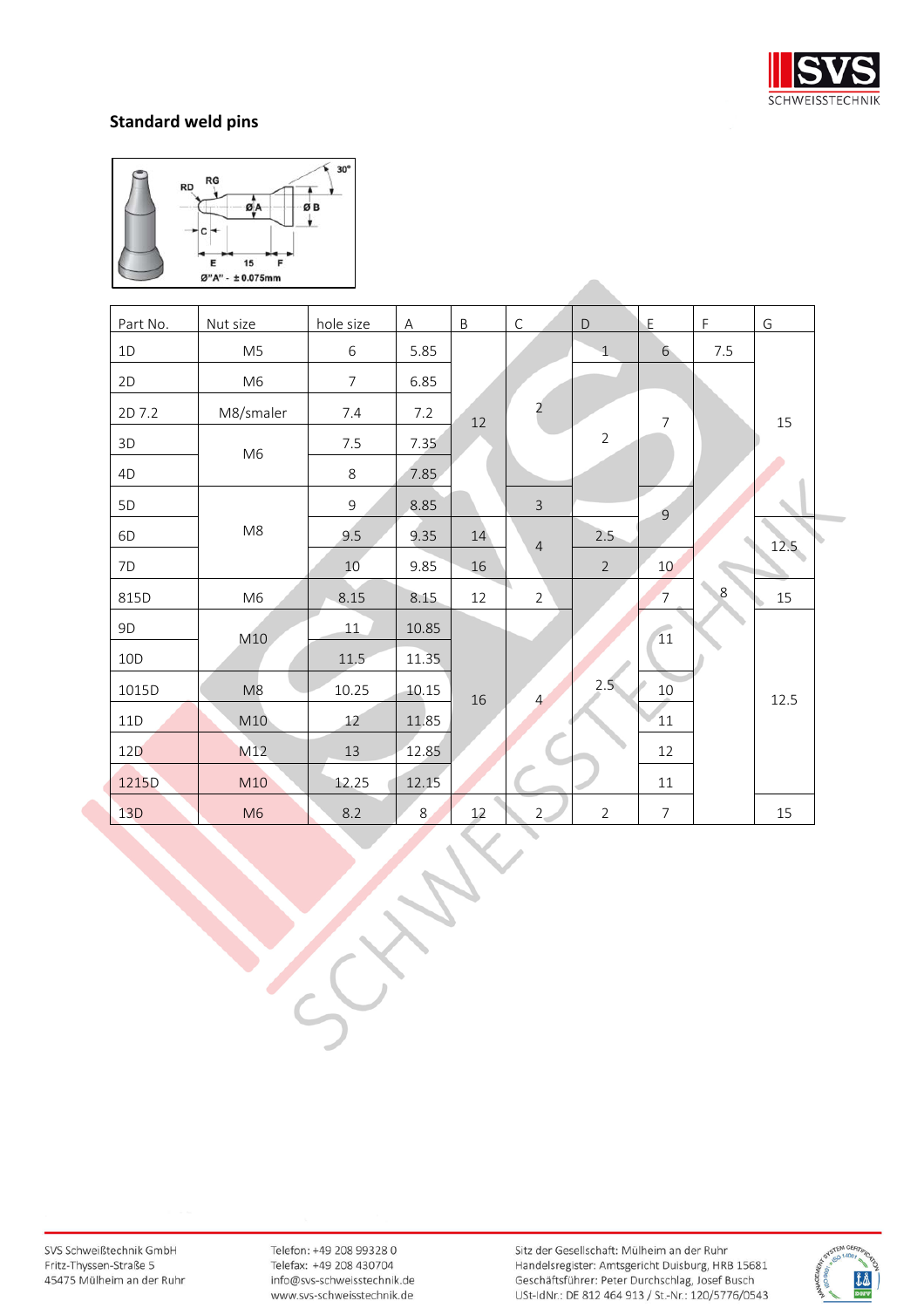



| Part No.       | Nut size      | hole size       | $\mathsf A$ | $\sf B$ | $\mathsf{C}$   | $\mathsf D$   |
|----------------|---------------|-----------------|-------------|---------|----------------|---------------|
| $\,1$          | M4, M5, M6    | $\,$ 6 $\,$     | 5.85        | 10      | $1.5\,$        | 4.3           |
| $\overline{2}$ |               | $\overline{7}$  | 6.85        |         |                | $5.2$         |
| $\mathsf{3}$   | M6            | 7.5             | 7.35        | $12\,$  | $\overline{2}$ | 5.4           |
| $\overline{4}$ |               | 8               | 7.85        |         |                | 5.8           |
| $\overline{5}$ |               | 9               | 8.85        |         |                | $6.2$         |
| $\overline{6}$ | M8            | 9.5             | 9.35        | 14      | $\mathbf{3}$   | 6.6           |
| $\overline{7}$ |               | 10              | 9.85        |         |                | $\mathcal{L}$ |
| 8              |               | $10.5\,$        | 10.35       |         |                | 7.5           |
| $\overline{9}$ | M10           | 11              | 10.85       |         |                | 7.7           |
| $10\,$         |               | 11.5            | 11.35       |         | $3.5^{\circ}$  | 8.1           |
| $11\,$         | M10, 7/16 UNF | 12              | 11.85       | 16      |                | 8.5           |
| 12             | M12, 7/16 UNF | $\overline{13}$ | 12.85       |         | 4.5            | 8.9           |
| 13             | M10           | 12.5            | 12.35       |         | 3.5            |               |
| 14             | M14           | 15              | 14.86       | 18      | 5              | $10.4\,$      |
| 15             | M12           | 14              | 13.85       |         | $\overline{4}$ | $10\,$        |
| 16             | 7/16 UNF      | 14.5            | 14.35       | 16      | 4.5            | 10.2          |
| 17             |               | 13.5            | 13.35       |         |                | 9.3           |
| 18             | M14           | 15.2            | 15.15       | 17      | 5              | $10.6\,$      |
| 24             | M6            | 8.25            | 8.1         | $12\,$  | $\overline{2}$ | 6             |
| 25             |               | $8.4\,$         | 8.15        |         |                | 6.1           |
| 26             | M12/kleiner   | 13.2            | 13.05       | 16      | 4.5            | 9.1           |
| 27             | M8            | 8.7             | 8.55        | $12\,$  | $\overline{2}$ | 6.4           |
| 28             |               | 10.65           | $10.5\,$    | 14      | $\mathsf{3}$   | 7.6           |
| 29             |               | 8.15            | 8.05        | 12      | $\overline{2}$ | 6             |
| 30             |               | 6.6             | 6.4         | 10      | $1.5\,$        | 4.8           |

 $\overline{\phantom{a}}$ 

SVS Schweißtechnik GmbH Fritz-Thyssen-Straße 5 45475 Mülheim an der Ruhr

Telefon: +49 208 99328 0 Telefax: +49 208 430704 info@svs-schweisstechnik.de www.svs-schweisstechnik.de

Sitz der Gesellschaft: Mülheim an der Ruhr Handelsregister: Amtsgericht Duisburg, HRB 15681 Geschäftsführer: Peter Durchschlag, Josef Busch USt-IdNr.: DE 812 464 913 / St.-Nr.: 120/5776/0543

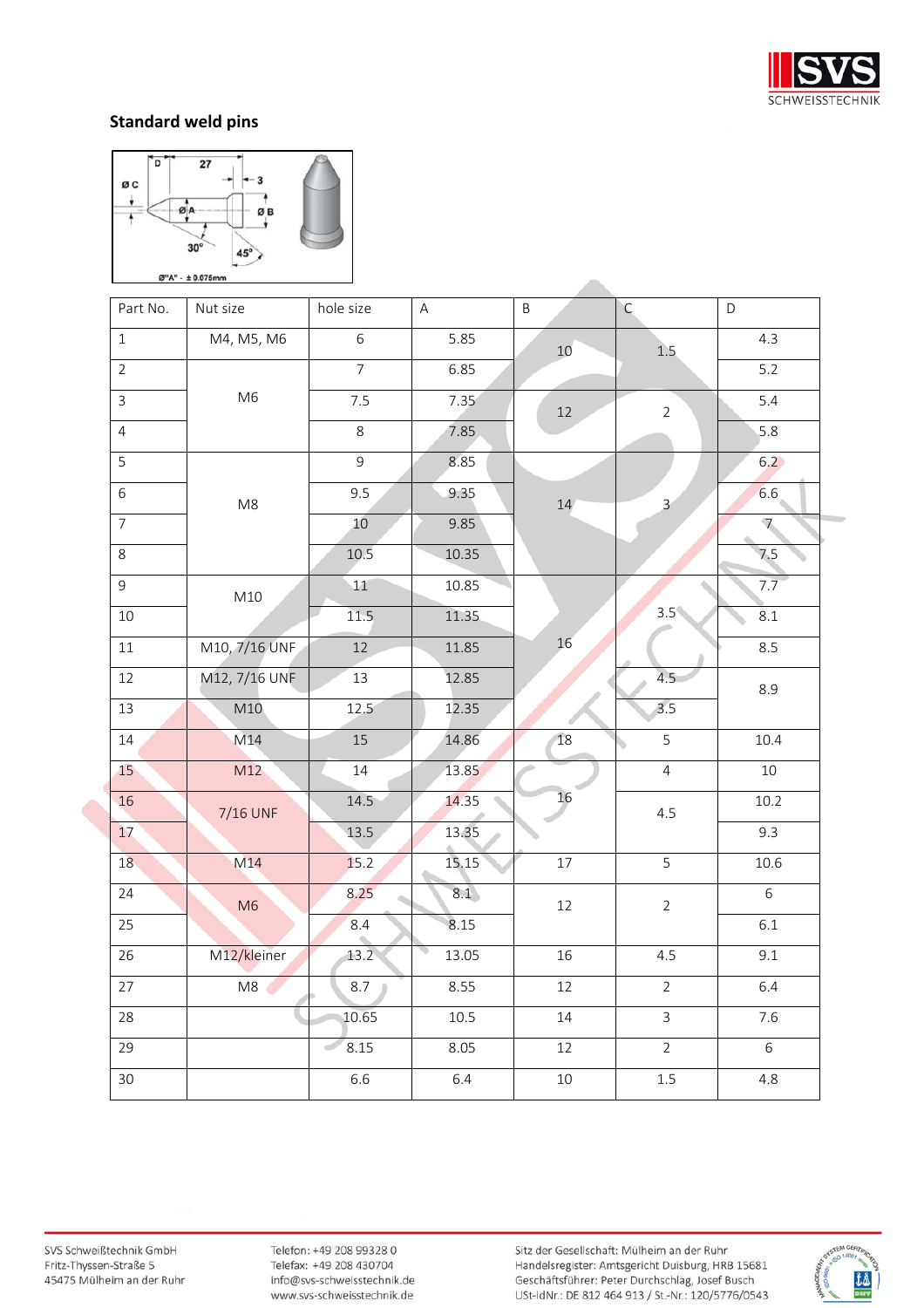



| Part No.  | Nut size       | hole size | $\mathsf{A}$ | B     | $\mathsf{C}$ | E               | F.   |  |
|-----------|----------------|-----------|--------------|-------|--------------|-----------------|------|--|
| 1C        | M <sub>5</sub> | 6         | 5.85         | 4.1   | 10           | 2.5             | 30.5 |  |
| 4C        | M6             | 8         | 7.85         | 4.9   | 12           | $\overline{4}$  | 31.5 |  |
| 7C        | M8             | 10        | 9.85         | 6.6   | 16           | 5               | 32.5 |  |
| 11C       | M10            | 12        | 11.85        | 8.4   |              |                 | 33.5 |  |
| 14C       | M14            | 15        | 14.85        | 12.4  | 17           | $\overline{9}$  |      |  |
| 15C       | M12            | 14        | 13.85        | 10.5  | 16           |                 |      |  |
| 16C       | M14            | 14.6      | 14.35        | 12.4  | 16.5         | 8               | 34.5 |  |
| 20C       | M12F           | 12.7      | 12.5         | 10.5  | 16           |                 |      |  |
| 21C       |                | 13.2      | 13.05        | 10.65 |              |                 |      |  |
| 22C       | sleeve         | $9.2 -$   | 9.1          | 8.45  | 14           | $6\overline{6}$ | 33.5 |  |
| 23C       | M10            | 11.2      | 11.05        | 8.4   | 16           |                 |      |  |
| 24C       | M <sub>6</sub> | 8.25      | 9.1          | 4.9   | 12           | $4 \,$          | 31.5 |  |
| 25C       |                | 8.4       | 8.25         |       |              |                 |      |  |
| 716T11215 | $7/16$ TL      | 12.25     | 12.15        | 10.35 | 16           | 6               | 33.5 |  |
| 716TL1225 |                | 12.4      | 12.25        |       |              |                 |      |  |

SVS Schweißtechnik GmbH Fritz-Thyssen-Straße 5 45475 Mülheim an der Ruhr

Telefon: +49 208 99328 0 Telefax: +49 208 430704 info@svs-schweisstechnik.de www.svs-schweisstechnik.de

e de la propie

Sitz der Gesellschaft: Mülheim an der Ruhr Handelsregister: Amtsgericht Duisburg, HRB 15681<br>Geschäftsführer: Peter Durchschlag, Josef Busch USt-IdNr.: DE 812 464 913 / St.-Nr.: 120/5776/0543